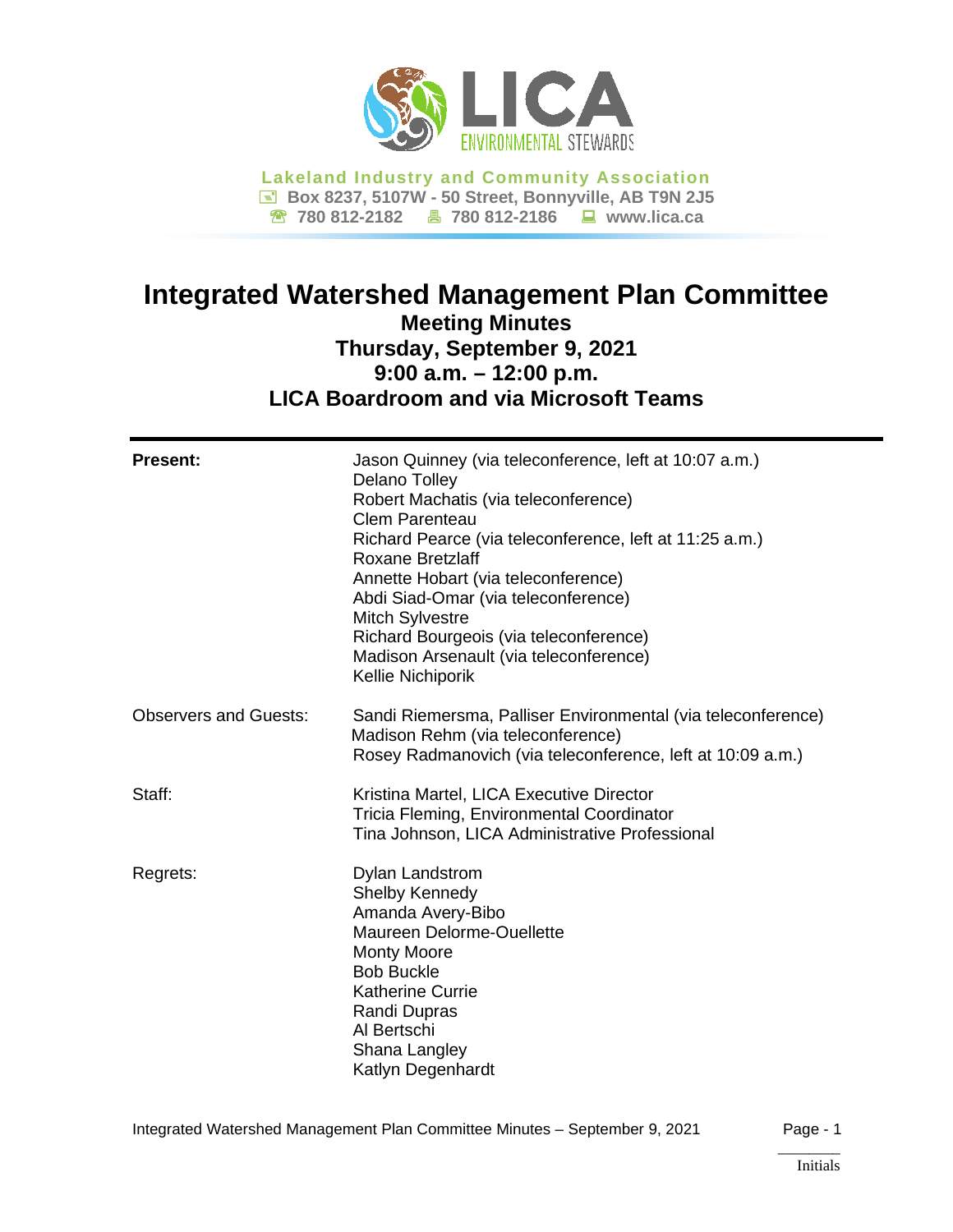# **CALL TO ORDER**

Jason Quinney, Committee Chairperson, called the meeting to order at 9:01 a.m.

#### **1.1 Territorial Acknowledgement**

#### **1.2 Introductions**

Shana Langley was unable to log into the meeting as the audio-conferencing number was not working. The issue has been elevated with LICA's tech support.

#### **1.3 Vision, Mission and Values**

#### **1.4 Roll Call**

The LICA Executive Director advised the committee that the Board has decided not to action attendance issues during the Covid-19 pandemic, as some members may not have access to the required technology to participate.

#### **1.5 Approval of Agenda**

#### **#1 Moved by Richard Pearce AND CARRIED that the September 9, 2021, Agenda be approved as presented.**

#### **1.6 Approval of Minutes**

#### **1.6.1 June 14, 2021, [IWMPC Minutes -](https://lica2.sharepoint.com/:b:/s/Office/EU0xSxcek01BuI8lmm3adtkB4VAiIG1H56C3CfLzovivgQ?e=h9tafb) [Draft](https://lica2.sharepoint.com/:b:/s/Office/EU0xSxcek01BuI8lmm3adtkB4VAiIG1H56C3CfLzovivgQ?e=h9tafb)**

#### **#2 Moved by Richard Bourgeois AND CARRIED that the June 14, 2021, Minutes be approved as presented.**

#### **1.0 ONGOING BUSINESS**

#### **1.1 [Engagement Session 1](https://lica2.sharepoint.com/:b:/s/Office/EZyQjrZCSZBCjv1Sh-smDo8B-VSvdW2hwOYb1VCI9S302A?e=l6e5Bz) Summary Report**

Sandi (Palliser) highlighted the main points of the Summary Report from the first round of Engagement. The purpose of this document is to provide a summary of results to support the Terms of Reference. She noted that the IWMP Terms of Reference is intended to be a living document that should be reviewed regularly and adjusted as needed after each engagement session.

A committee member asked Sandi to provide access to the climate change studies for our area and province.

#### **1.1.1 Committee Version**

As per the committee request, the names of the Engagement Session participants were provided within the Committee Version of the Summary Report.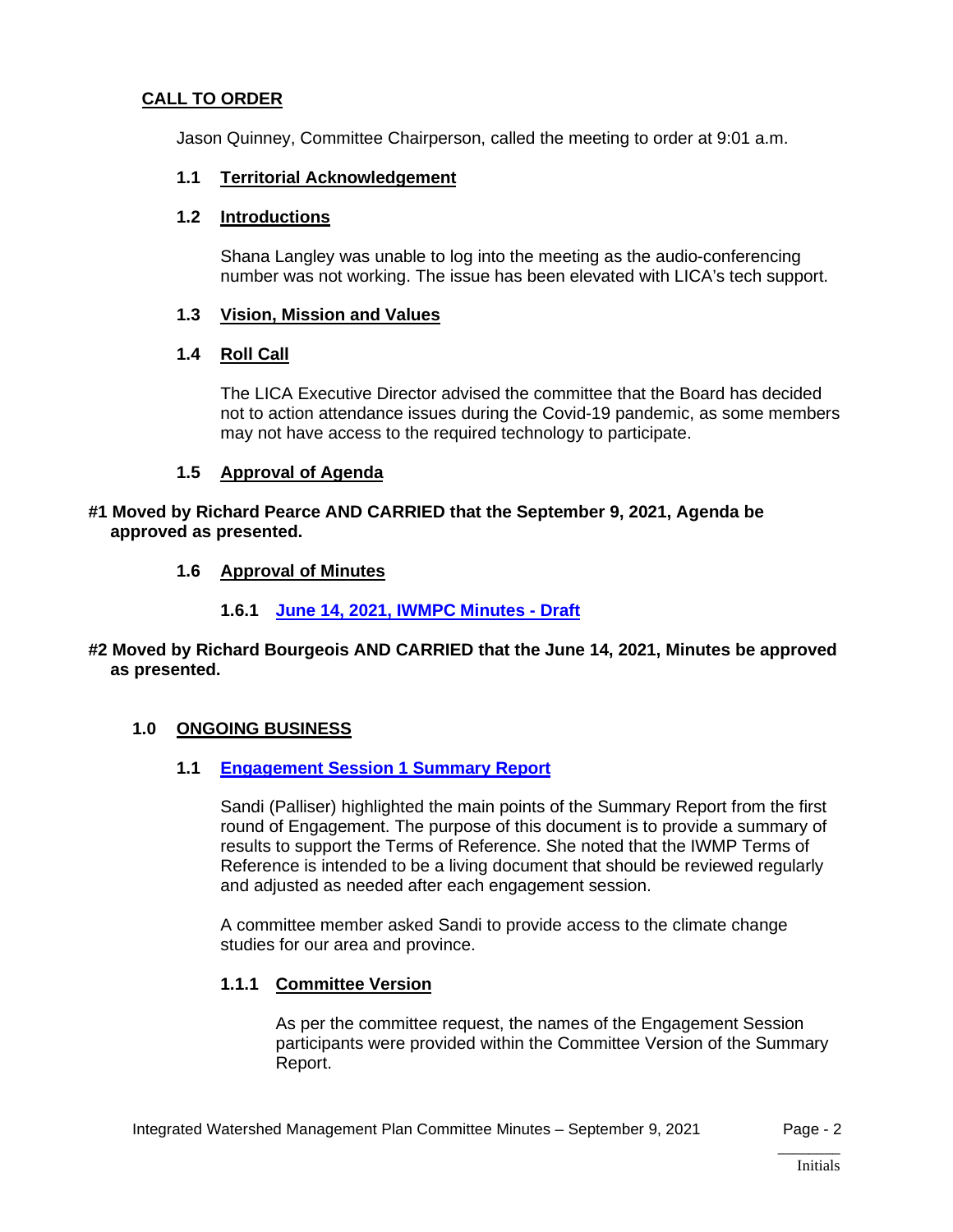# **1.1.2 Public Version**

The names of the Engagement Session participants will be omitted from the Public Version of the Summary Report. Concern was expressed over omitting the participants names in the Public Version; however, the Committee was reminded of the privacy issues surrounding the release of such information.

The LICA Environmental Coordinator expressed a concern over releasing the Appendices of the Summary Document, which contain raw data collected, to the public as this may give the impression LICA supports misinformed opinions contained in the data. Palliser suggested that, for transparency, LICA may wish to include the Appendices. The Committee expressed support for either the inclusion or exclusion of the Appendices but, after further discussion, decided to release the Summary Document without the Appendices and include a disclaimer that the raw data is available upon request. It was agreed that removing the Appendices will shorten the length of the document and avoid overwhelming the public with raw data while maintaining transparency.

A Committee member also suggested the development of a one-page infographic for those who may not have the technical background to digest the higher level of information disclosed in the summary document. The Committee decided against the idea at this time as the required time and cost involved is not feasible with current LICA resources.

#### **#3 Moved by Kellie Nichiporik AND CARRIED that LICA release the Engagement Session 1 Summary Report to the public without the Appendices and include a disclaimer that the raw data is available upon request.**

#### **1.1.3 [Public Document Release Strategy](https://lica2.sharepoint.com/:b:/s/Office/Efz-pqrfuv5DrzriNL94jZ8BdmtI8M8VcbtMheUmZCvd5g?e=5rTe9e)**

The LICA Environmental Coordinator presented a Public Document Release Strategy. Once approved by the LICA Board, the public document will be published on the LICA website, social media, and the sample email presented would be sent to LICA's direct contacts. The Committee supported the Public Release Strategy presented.

#### **#4 Moved by Annette Hobart AND CARRIED that the Public Document Release Strategy be approved as presented.**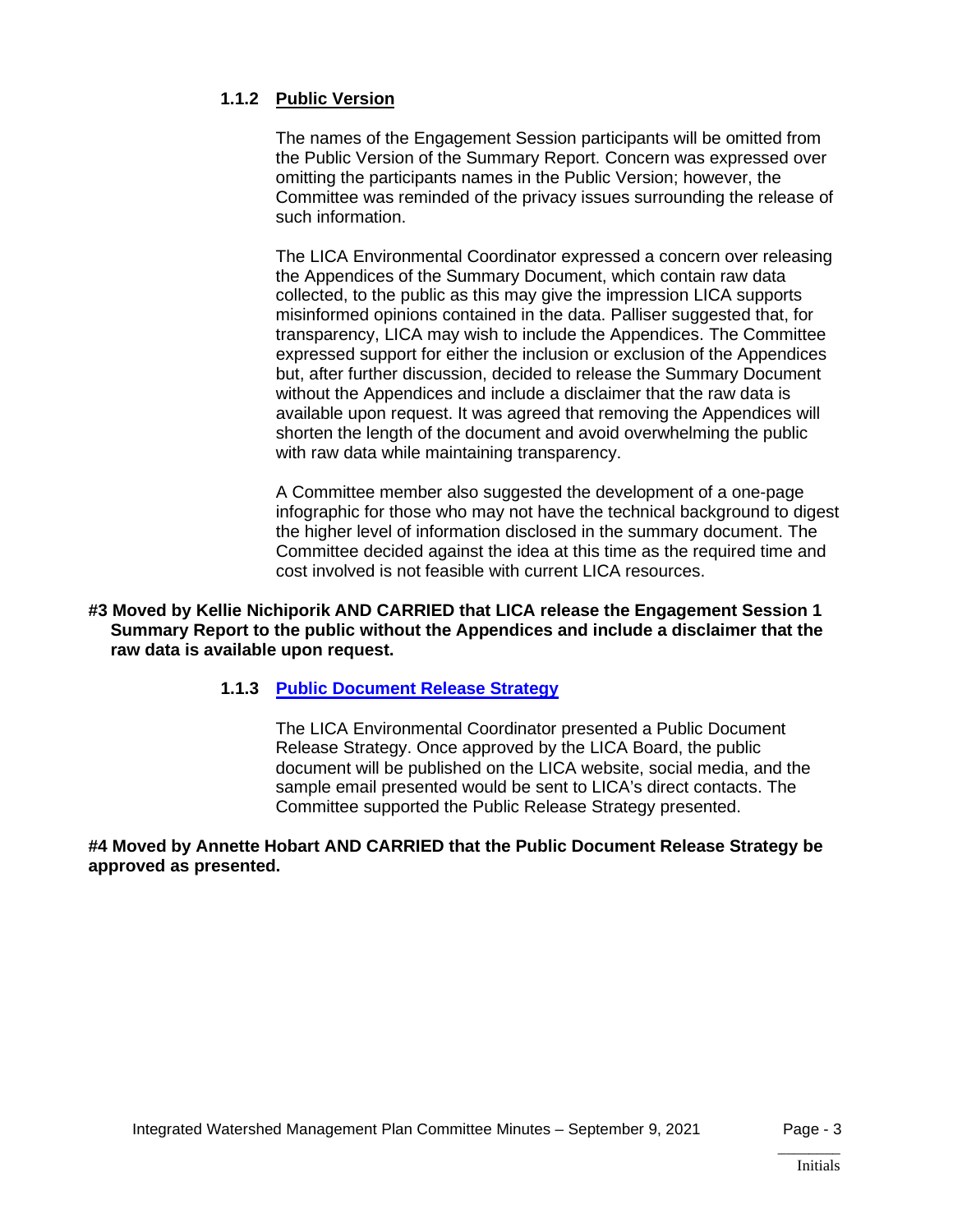## **1.2 Draft #1 IWMP: Targets, Thresholds, and Recommendations**

#### Water Quantity

There are currently no surface or groundwater management frameworks in place for the Beaver River basin. In reviewing the 2006 Cold Lake plan, only the lower portion of the Beaver River basin was covered. Our goal is to establish these management frameworks on the area as a whole. When establishing targets and objectives that are realistically enforceable, we need to keep in mind that monitoring is very costly.

A Committee member inquired if any targets, thresholds, or recommendations included Primrose Lake and why. Palliser informed them that none took Primrose Lake into consideration as the lake is managed by the Cold Lake Air Weapons Range and information is rather difficult to obtain. As the committee representative from the base is currently absent, an inquiry will be made to see if she can answer questions around Primrose Lake.

Another Committee member inquired on instream objectives or water level targets at other lakes. Another member asked if groundwater had been looked at. They were notified that the AER has been investigating how to obtain an assessment on the groundwater situation in this area. Recommendations on groundwater monitoring can be put forth in the document.

#### Water Quality

The Committee agreed that dissolved oxygen levels were of greatest concern in the Beaver River right now. It was pointed out that no monitoring occurs upstream of Highway 28. "Historic conditions" were also expressed in some of the data, but we need to find out what this data was in concrete terms.

The Moose Lake Watershed Society shared that they have captured much data on Yelling Creek and all the Moose Lake tributaries. They have agreed to share this data to assist in setting targets and thresholds within the IWMP.

It was identified that, in most cases, Provincial guidelines are made to be aligned with Federal guidelines currently in place, so investigation into each respective guideline is likely not required and was not recommended at this time. The plan will need to be reviewed regularly to ensure adjustments are made as necessary.

#### Riparian Areas and Wetlands

Cows & Fish currently conducts Riparian Assessments and Riparian Inventories in much of the area for various organizations. The Committee asked if the M.D. of Bonnyville would be willing to share some of their raw data on Wetlands & Riparian Areas within the Beaver River basin.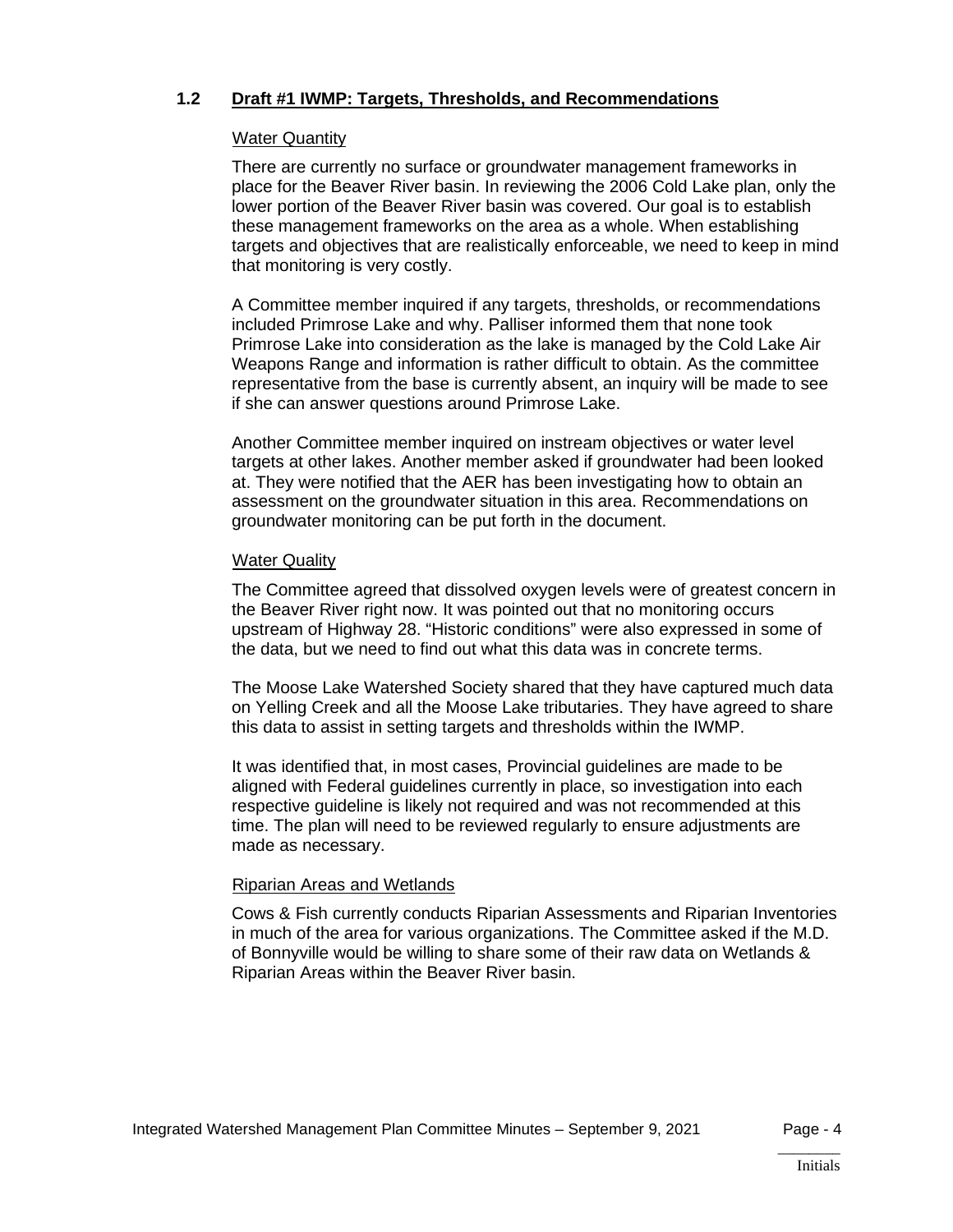#### **Biodiversity**

As each lake in the Lakeland is unique, the Committee felt that biodiversity needs to be addressed according to each respective priority lake. The Committee also inquired if flow data was going to be considered as it affects concentration levels within the area lakes.

It was suggested that additional and recent tributary data is available through LARA and Hydro Temporal Variability data, which looks at fluctuating water levels through time, is available through ABMI.

#### **1.3 Review Work Schedule**

The Environmental Coordinator notified the Committee that LICA is still on track for completion of the IWMP, even with the delays in hosting the Engagement Sessions. During the development of the workplan timeline, a cushion was deliberately made to account for unexpected delays.

#### **1.4 [Interactive Map](https://lica2.sharepoint.com/:b:/s/Office/EfE8wknef5tFoXKw_h5nbUQB3UlOqjE8h-FQSnwBtSGflg?e=q7qPST)**

A draft of the Interactive Map Survey Points was shared with the Committee. The Committee felt that the points and qualifiers chosen need to provide valuable and useful data. Some Committee members expressed the desire to pose questions that may give us knowledge of what lakes are being used in the watershed and the reasons for why they are or are not being used, this may include recreational activities, environmental concerns, etc. This information would in turn assist in prioritizing lakes.

The Environmental Coordinator will further develop the survey to include these questions and will draft a follow-up survey for the Committees review at the next meeting. It was noted that a decision will be required to be made at the next meeting in order to remain on target with our timelines.

#### **1.5 [Budget Update](https://lica2.sharepoint.com/:b:/s/Office/EU3stSo3ogdBoaINUig9HlkBrQJrtLowbYR4k5Fh9YAQ3A?e=l8hieT)**

The Environmental Coordinator shared with the Committee that LICA has received the carry-over they requested on grant funding and is on target with the budget previously presented.

The Environmental Coordinator will present a budget for the second round of engagement sessions at the next Committee meeting.

#### **1.6 [Process For Seeking Support](https://lica2.sharepoint.com/:b:/s/Office/ERwb9Yp1MGtPkwopXGJa4k8BOIQMYSA5fEoxPUstgFwMYw?e=ktI6wL)**

This item was tabled until the next IWMP meeting.

#### **1.7 Beaver River Watershed Map Update**

The Environmental Coordinator provided a brief update that the Beaver River watershed maps within the IWMP will need to be changed to align with the Provincial watershed map. This item was tabled until the next IWMP meeting so the Committee may be presented with the new visuals.